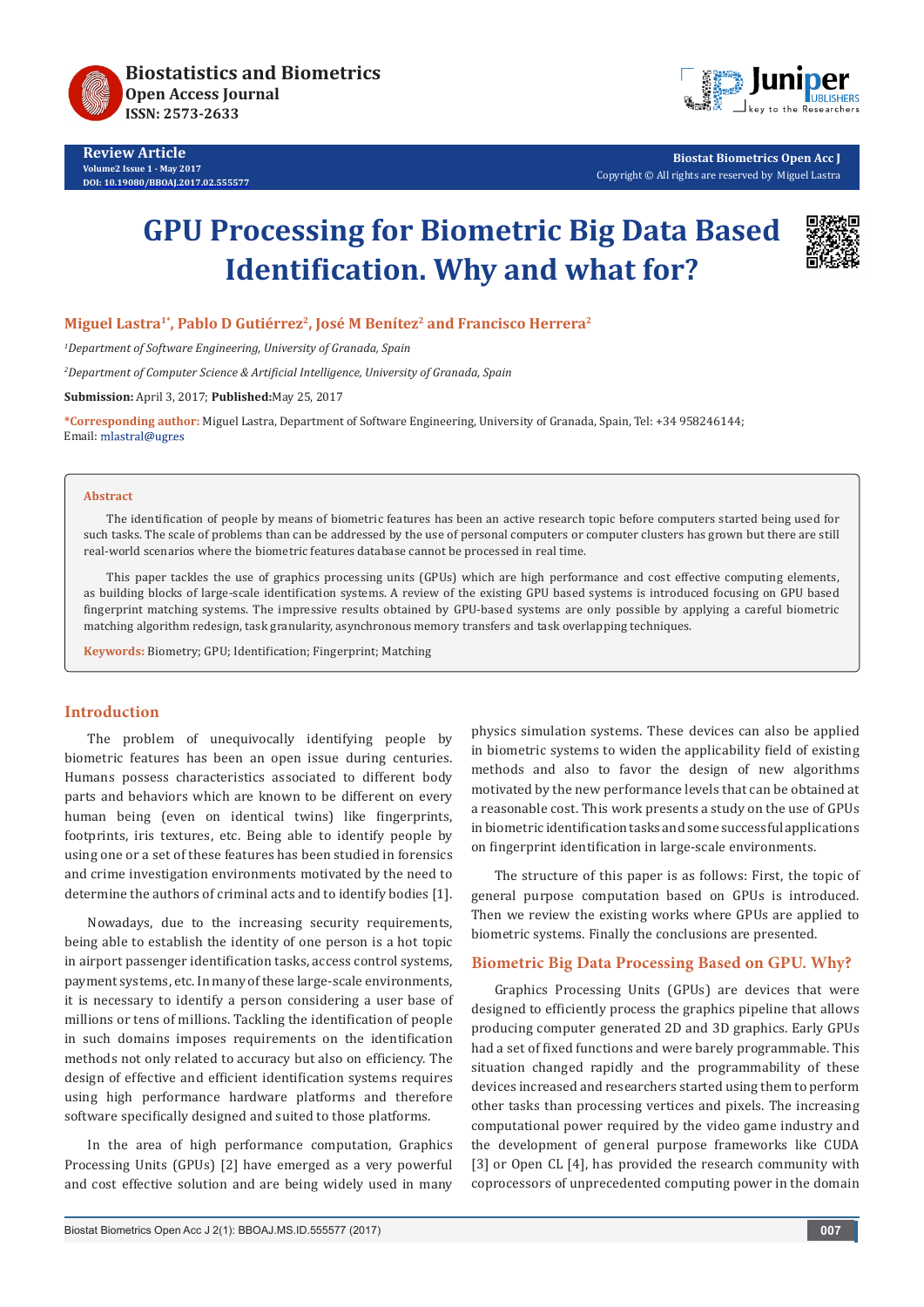of personal computers. The parallel processing architecture of current GPUs reaches the order of 11 Teraflops available in a single card at a price of around 800€ (NVIDIA GTX 1080Ti). As the GPU based scientific computation has been increasingly adopted, companies like NVIDIA [5] have released GPU based cards that no longer offer any display output and are only focused on high performance computation.

The impressive computational power of current GPUs can only be taken advantage of by using parallel software design and programming techniques. As an example, the hardware architecture of the NVIDIA GTX 1080Ti is composed of one GPU that is composed of 28 multiprocessors (SMs). Each of these multiprocessors has 128 computing cores which yields a total of 3584 cores. These cores are not general purpose oriented like those in a CPU and can be considered as ALUs. This architecture works in a SIMD (Single Instruction Multiple Data), or SIMT (Single Instruction Multiple Threads) fashion, which is suitable for problems with a high data parallelism structure where the same instruction can be run on different data elements in a parallel way. The programs to be run on a GPU are called kernels. They represent the code that will be run in parallel by a number of threads. To fulfill a computational task it might be necessary to run a set of kernels. All the threads created by a kernel launch will run the same code but applied to different data elements of the complete dataset.

Taking into account the high number of processing elements and that even the high-speed GPU memory is still several orders of magnitude slower than the computing components, efficiently using the available resources and hiding memory latencies are key aspects to obtain peak performance. The main challenges when designing GPU based programs are mapping the problem to a set of parallel threads and to hide memory latencies. It is important to find the right balance between thread level parallelism and instruction level parallelism. The first type of parallelism is achieved by running many threads in parallel and the second one by providing enough computational workload to each thread to maximize the instructions that each thread can run before a memory access has to be performed.

In the CUDA framework, at the lowest level, threads are grouped into warps that are groups of 32 threads that are run in a warp-synchronous way. This means that it is important to avoid any code divergences inside a warp as this would lead to execution serialization. At a higher level, threads are also grouped into blocks. Each thread block is guaranteed to be run on the same multiprocessor, which allows sharing resources like a high speed shared memory and using explicit synchronization mechanisms (although its use should be minimized to maximize the parallelism). The set of blocks that are created form a grid, which holds the total number of threads associated to a kernel.

Each multiprocessor has a high-speed memory area which can be used as a local cache and also as a region where threads of the same block can interchange data. There is also a large register

set which is used by the threads run on that multiprocessor. At the level of thread-level parallelism, memory latencies are hidden by supplying a large amount of threads to each SM. By using the large set of registers, many warps are kept in a ready to run state and when a warp requires a memory access, it is stopped and another warp is run. Context switches do not require any register data to be stored in memory or state to be reloaded to any registers and are therefore very lightweight. At the level of instruction-level parallelism, keeping the instruction pipeline of each core as full as possible is also very important. The computational resources are used more effectively by supplying enough workload to each thread and maximizing the number of instructions that can be run independently of memory accesses. As threads get more complex, their register and shared memory requirements might increase which can potentially reduce the thread level parallelism but too lightweight threads would exhibit a low instruction level parallelism. It is therefore essential to find the best task granularity assigned to threads to achieve a tradeoff between both types of parallelism. Finally, as CPU and GPU memory areas are only physically connected by the PCIe bus, memory transfers to and from the GPU may have a high time cost compared to the computation phases. In order to avoid any bottlenecks related to memory transfers, these can be performed asynchronously and in parallel with respect to kernel launches.

## **Biometric Big Data. What?**

GPUs have been widely used in scientific and simulation software even before general purpose computation frameworks existed, but in the field of biometrics its use is still scarce. Taking into account the origins of GPU based computations it is no surprise that they have been mainly used in systems which are completely or partially image based. GPUs process 2D images very efficiently by design and this is therefore an area of natural applicability.

GPU devices offer the opportunity of tackling large-scale scenarios in Biometrics. Initial identification use cases with several hundreds of users (worker identification, membership verification in gyms, etc.) have been superseded by use cases like concert or sport event attendees identification, where tens of thousands of people need to be identified in real time; or even country-scale scenarios with millions of users. Traditional techniques do not necessarily lead to efficient (in terms of performance and cost) and scalable solutions when the size of the data to process increases by orders of magnitude. GPUs provide the ability to successfully approach this Big Data problems to build space-constrained and energy consumption effective solutions.

This section presents the GPU based state of the art in Biometrics. First fingerprints, which are the current main feature, are considered and then other biometrics such as palmprints, iris textures and faces are tackled. In the area of fingerprint identification, in [6] a GPU based work for enhancing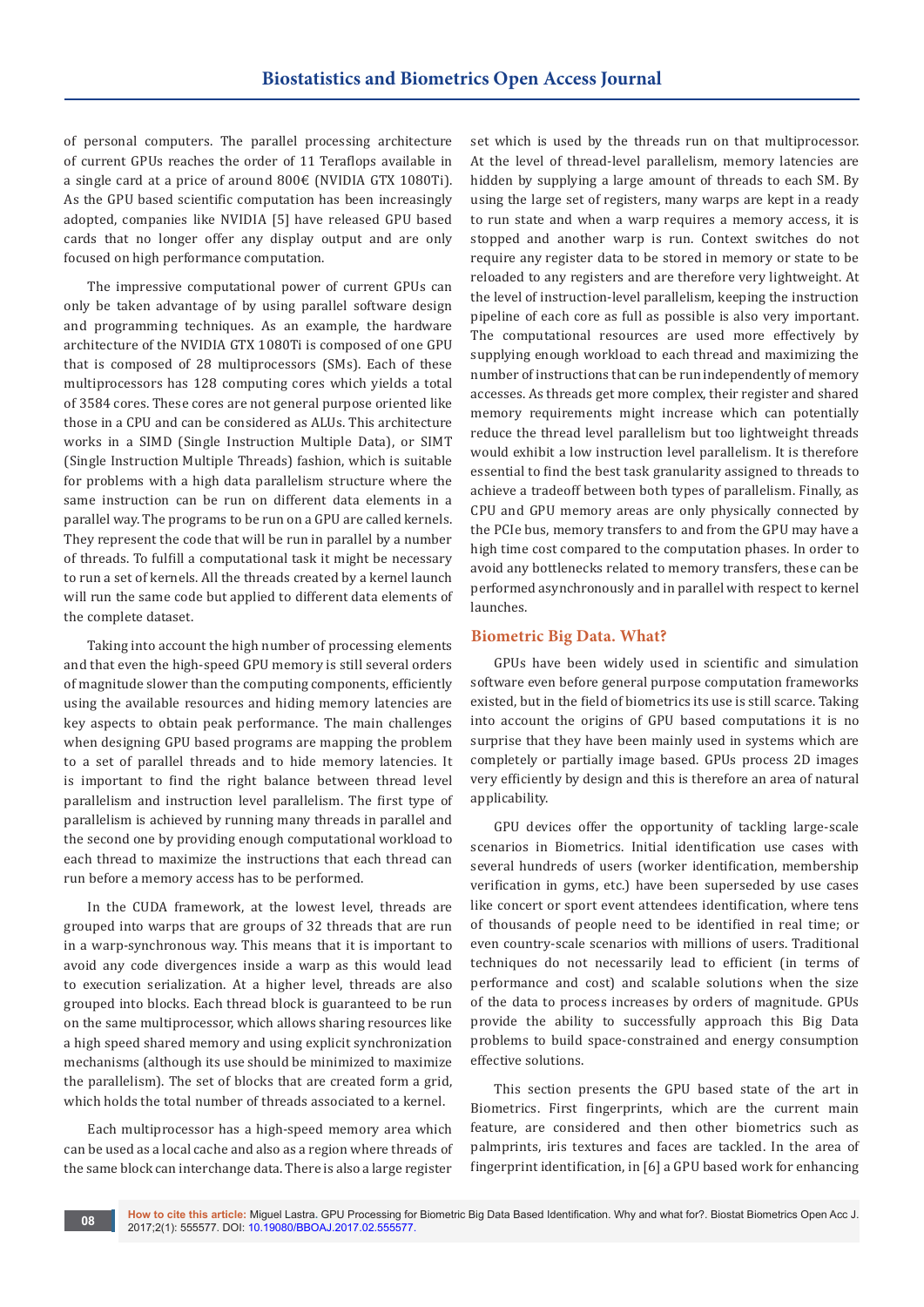fingerprint images by using a Gabor filter bank and a GPU based FFT implementation was shown. In [7] a GPU and image based saliency detection algorithm is presented by using the GPU to apply convolution kernels. Focusing on the matching process, in [8] two image based fingerprint matching algorithms are optimized by using a GPU based library but the quality of the extracted features and some problems due to memory transfers are not addressed. These works have in common that the hardware that was used is far from the state of the art GPU hardware and that scenarios with large fingerprint databases are not tackled.

The work presented by [9] is the first to show the design of a GPU matching system suitable for very large-scale environments and based on a matching technique of proven quality. The GPUbased system of this work, running on a computer equipped with 4 GPUs, is on pair of a computer cluster of 12 dualprocessor nodes (2 Intel Xeon E5-2620 processors per node, each one with 6 physical cores) when the results are compared to the ones presented by [10]. Both works use the well-known fingerprint matching technique called the Minutia Cylinder Code (MCC) [11] which achieved ERR rates of 0.57% and 2.31% in the standard and hard tests respectively of the FVC onGoing competition [12]. The main disadvantage of MCC is that it is computationally demanding. Another work that addressed the redesign of a fingerprint matching technique to make it suitable for GPU devices and large-scale scenarios is the one presented by [13]. In this work a less computationally intensive algorithm is used at the cost of lower accuracy rates. These GPU-based systems achieve rates from tens of thousands to over 1 million fingerprints processed per second with a computer equipped with a number of GPUs up to four units.

In a related fashion, is the paper [14] that presents another highly optimized version of the MCC algorithm for GPUs. In this case the binary version of this algorithm was redesigned. Many floating point operations are substituted by bitwise operations which allow many similarity operations to be packed in a single bitwise operation. Thanks to a careful design and four GPUs, a throughput of up to 35 million fingerprints per second was achieved.

In the field of specialized hardware, FPGAs (fieldprogrammable gate arrays) have also been used for creating fingerprint matching systems. In [15] and [16] low cost proposals are presented that could be used in embedded system for small-scale scenarios more suited for verification systems than identification ones. The authors of [17] proposed another FPGA matching algorithm and their results show the processing of over 1 million fingerprints per second with a speed-up factor of 45 with respect to a reference CPU version. The matching algorithm is really simple and does therefore not account for rotations or distortions (it requires an alignment preprocessing step) and the reference CPU hardware is very entry level (Intel Celeron) to be used as reference in terms of performance. The authors do not provide any information about the accuracy of their system.

The use of palmprints for identification has also been studied and GPU-based systems have been presented [18]. The matching system of this work achieves around 3500 matching operations per second on what currently can be considered as below commodity hardware. The authors used database sizes up to 600000 samples. On the other hand, there are several works in the field of face recognition. A system assisted by GPUs using a GPU based MATLAB toolbox can be found in [19] and GPUs applied on the processing of normal maps obtained from face images in [20]. In both cases, due to the low-spec and outdated hardware that has been used it is difficult to obtain an estimation about the performance in large environments with current hardware. The work in [20] is also limited by the restriction of the use of the graphics pipeline. Recently several GPU implementations of a very well-known technique (Eigenface) based on PCA (Principal Component Analysis) have been presented [21-23].

Another relevant biometric feature is the iris texture. The authors of [24,25] use GPUs to perform the matching of iris pairs based on the Hamming distance of iris codes. In the first work the authors achieve up to over 40 million matching operations per second (4 million when head tilt is taken into account) and, in the second one rates of up to 1 million matching operations per second are reached. In [26] the GPU is applied only to the iris segmentation phase. Additional approaches to iris-based matching have been presented by [27] where the energy consumed is also taken into account and [28] where very modest GPU hardware outperforms a multithreaded CPU based solution.

#### **Concluding Remarks**

This paper has presented the main existing contributions to the state of the art in GPU-based biometric feature matching. Early attempts did only focus on achieving a relevant speedup ratio, but recently several GPU software designs, suited for real large-scale scenarios, have been presented in the field of fingerprint matching. These works prove GPUs are very well-suited for this type of systems when compared to classic computer clusters. GPUs reduce the cost and favor high-density hardware solutions. GPUs have the potential of being the key stone of future identification systems at country-scale. These systems could be multimodal (using several features for each identification process) and be used as fast and reliable identity verification systems for concert attendees, hospital patients, airport passengers, etc.

## **Acknowledgement**

This work was supported by the Spanish National Research Projects TIN2013-47210-P, TIN2014-57251-P and TIN2016-81113-R and by the Andalusian Regional Government Excellence Research Project P12-TIC-2958.